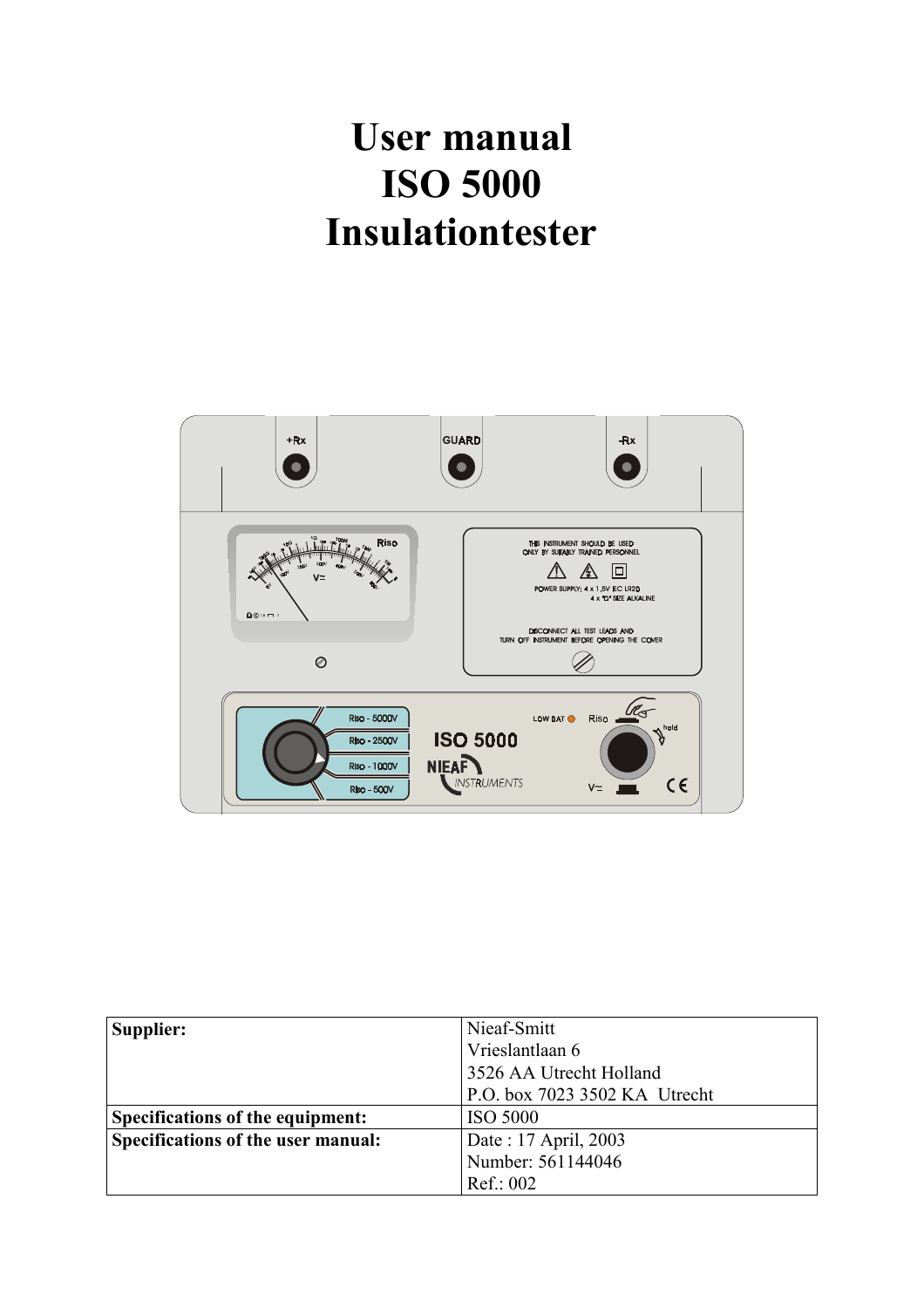## **Preface**

This manual describes the Insulation ISO 5000 Tester. The information in this manual is important for proper and safe functioning of the machine. In case you are not familiar with the operation, the preventive maintenance, etc. of the ISO 5000 Tester, then you need to read this user manual from the beginning to the end thoroughly.

If you are familiar with these matters, you can use this manual for reference. You can find the required information rapidly using the table of contents.

In this user manual, the following four marking conventions are used to focus attention on certain subjects of actions.

| TIP:<br>gives you suggestions and advice to perform certain tasks easier or faster.                                                                 |
|-----------------------------------------------------------------------------------------------------------------------------------------------------|
| <b>ATTENTION:</b><br>a remark with additional information; draws your attention to possible problems.                                               |
| CAUTION:                                                                                                                                            |
| the machine may be damaged, if you do not carefully execute the procedures.                                                                         |
| <b>WARNING FOR DANGER:</b><br>you can (seriously) hurt yourself or seriously damage the product, if you do not<br>carefully execute the procedures. |

- this document is described with the words "manual" or "user manual";
- the test equipment is described with the words "tester", "instrument" or "test device";
- values or displayed data is placed between inverted commas for example "230 V";

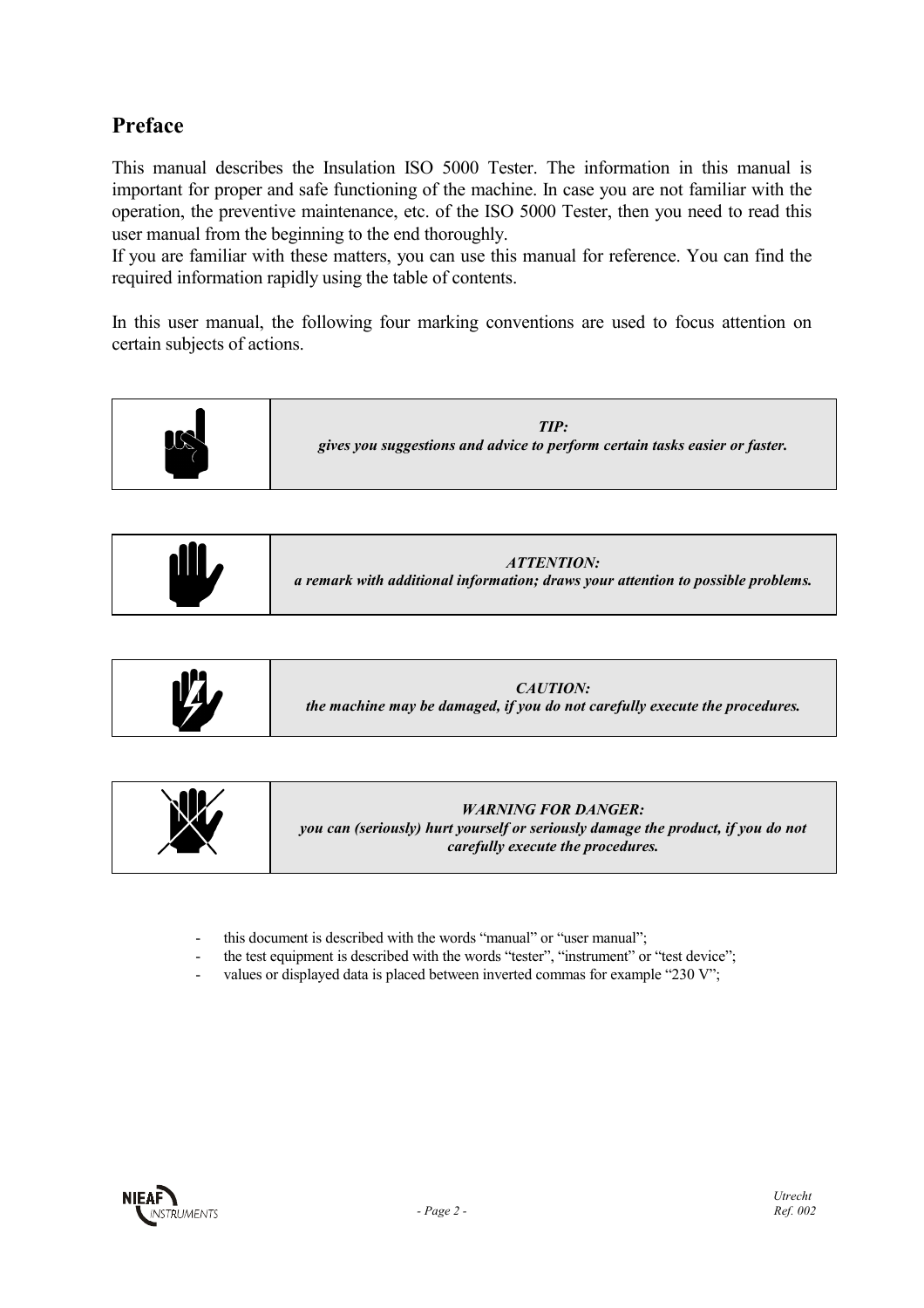## **Warranty**

Nieaf-Smitt bv guaranties the tester for a period of 6 months.

The period of warranty will be effective at the day of delivery. The warranty clauses and the stipulations regarding liability in terms of delivery (FME and HE).

#### © Copyright 1997

All rights reserved. Nothing from this edition may be multiplied, or made public in any form or manner, either electronically, mechanically, by photocopying, recording, or in any manner, without prior written approval from Nieaf-Smitt bv.

Nieaf-Smitt bv reserves the right to change parts at any given moment, without prior or direct notification to the client. The contents of this user manual may also be changed without prior warning.

This user manual is compiled with all possible care, but Nieaf-Smitt bv can not accept any responsibility for possible errors in this user manual or any consequences resulting from that.

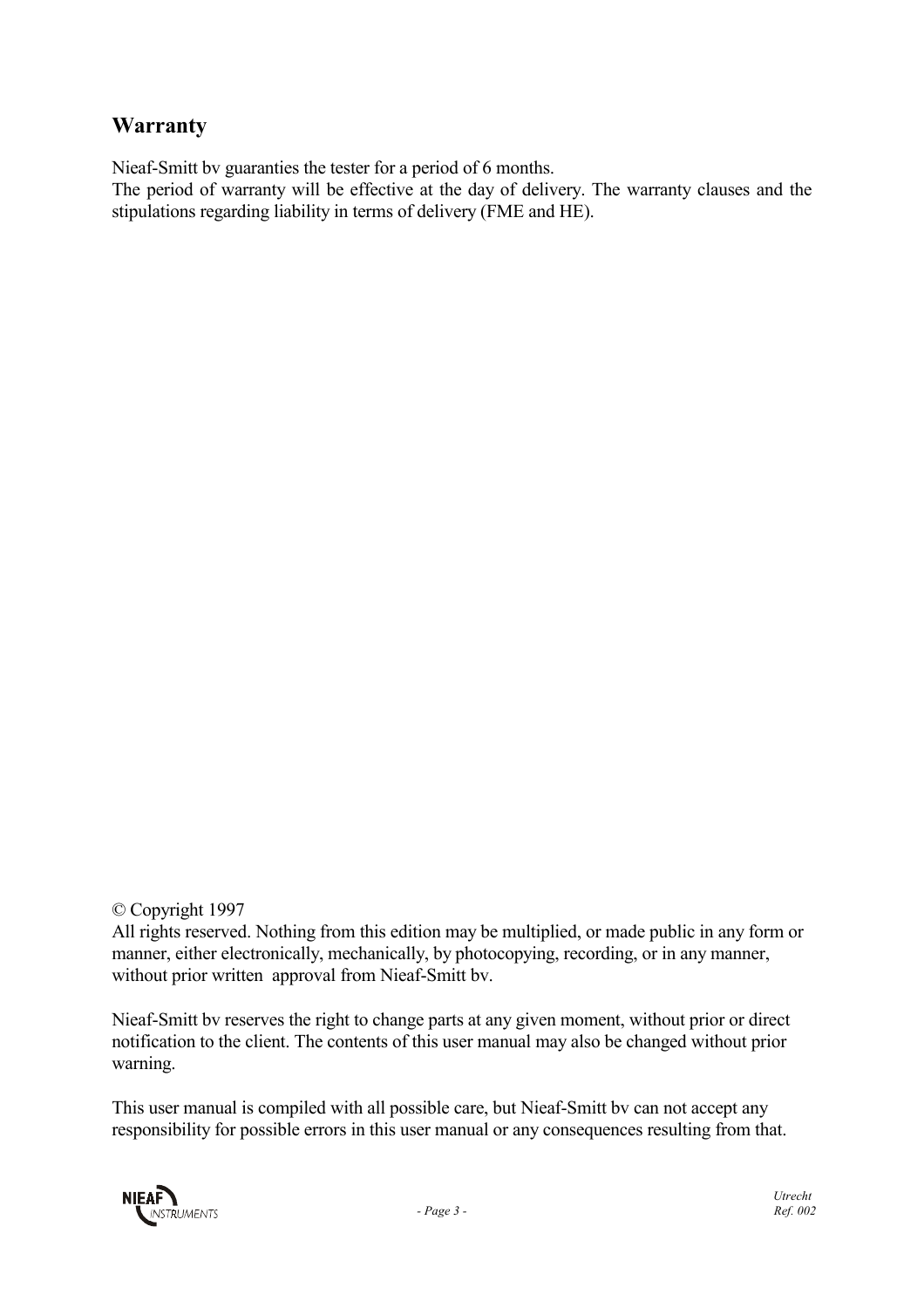#### **Warning pictograms on the tester**

There are a number of pictograms on the tester, meant to warn the user of remaining risks that may be present in spite of the safe design.

| Pictogram | Description                                                                         | Location on the tester                                                                      |
|-----------|-------------------------------------------------------------------------------------|---------------------------------------------------------------------------------------------|
|           | Warning:<br>General sign for danger. Read the<br>instructions carefully before use. | At the front side of the tester on the<br>instruction label.                                |
|           | Warning:<br>Danger for direct contact with live<br>parts.                           | At the front side of the tester on the<br>instruction label and under the battery<br>cover. |
|           | Mark:<br>Insulation class II (double)<br>insulation).                               | At the front side of the tester.                                                            |
|           | CE-mark:<br>Declares the conformity with the<br>European Directives.                | The CE-mark is placed on the front<br>side of the tester.                                   |

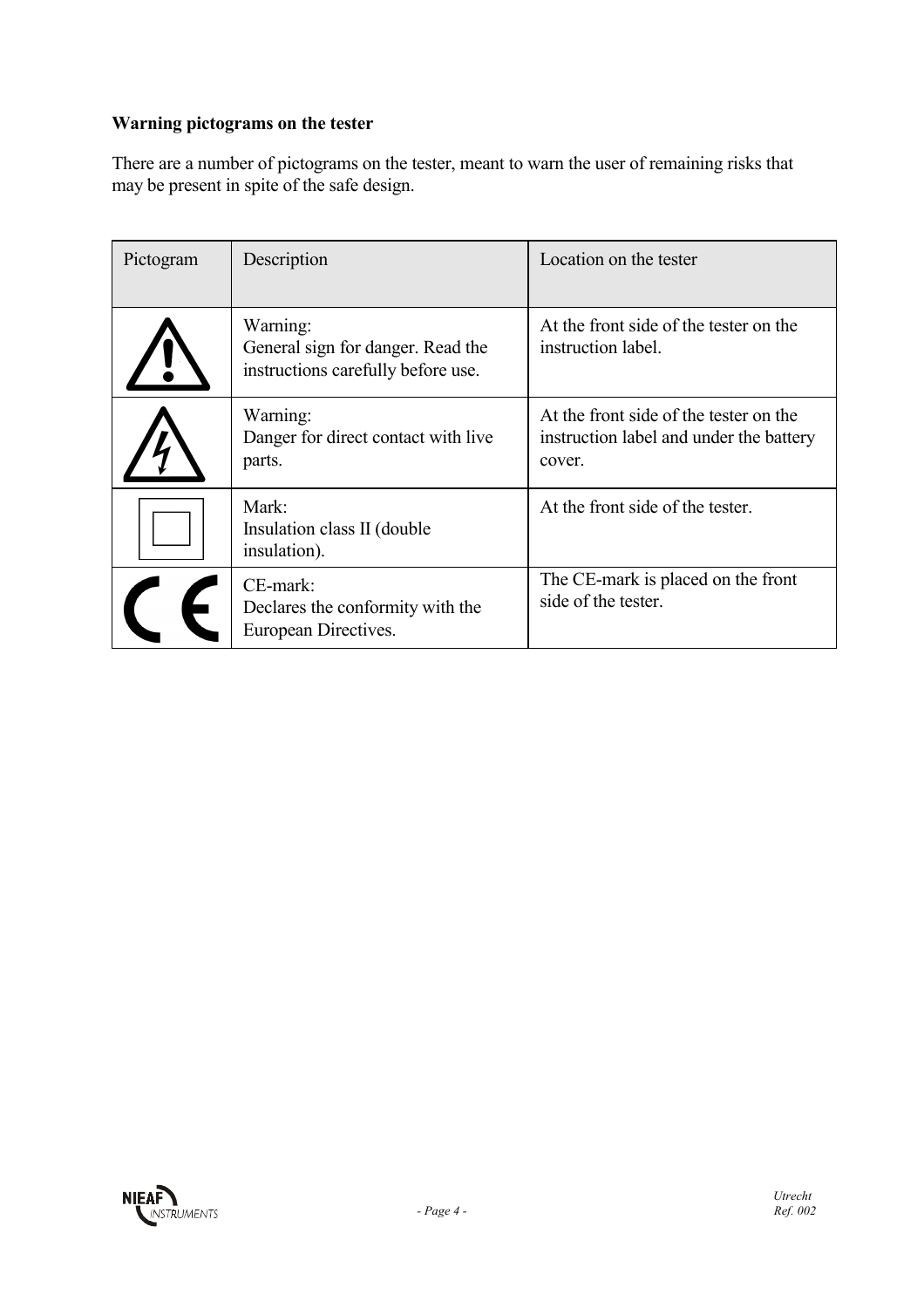#### **CONTENTS**

| 1. |  |
|----|--|
| 2. |  |
| 3. |  |
| 4. |  |
| 5. |  |
| 6. |  |
| 7. |  |
|    |  |
|    |  |
|    |  |
|    |  |
|    |  |
|    |  |
| 8. |  |

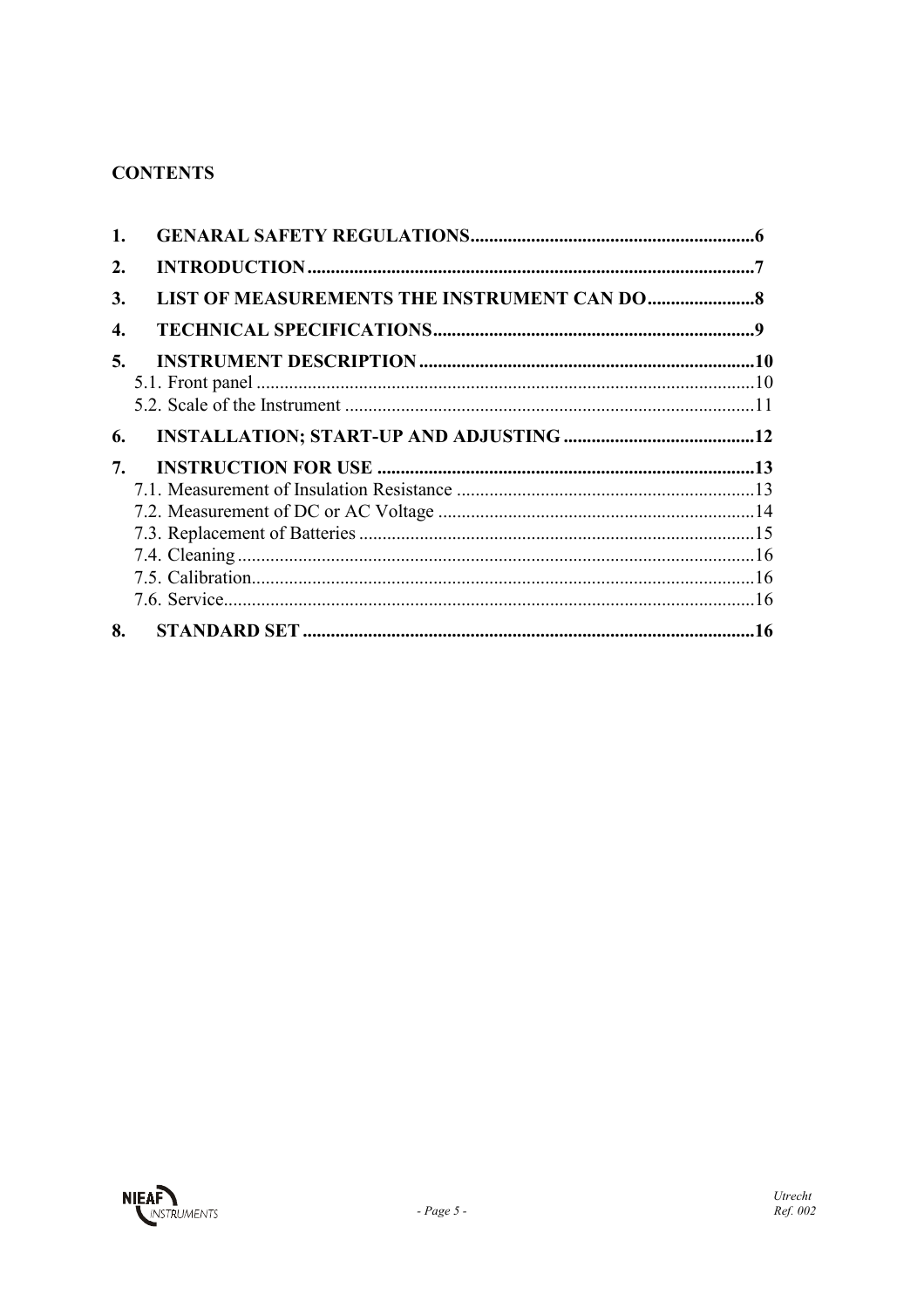# **1. GENERAL SAFETY REGULATIONS**

| NK, | Read, before you perform any action in connection with the tester, this<br>user manual carefully.<br>Nieaf-Smitt by is not liable for injuries, (financial) damage and/or<br>excessive wear resulting from incorrectly performed maintenance,<br>incorrect use of or modifications to the instrument. |
|-----|-------------------------------------------------------------------------------------------------------------------------------------------------------------------------------------------------------------------------------------------------------------------------------------------------------|
|-----|-------------------------------------------------------------------------------------------------------------------------------------------------------------------------------------------------------------------------------------------------------------------------------------------------------|

| <b>xIII</b> | It is not allowed to remove, to skirt or to tide over (by handy<br>constructions) the enclosure or safeties of the tester during normal<br>use. |
|-------------|-------------------------------------------------------------------------------------------------------------------------------------------------|
|             | Method of measurement and range are indicated on the back side of<br>the instrument.                                                            |

| 业 | It's forbidden to place and/or to use the instrument in a room where is<br><i>a risk of explosion.</i> |
|---|--------------------------------------------------------------------------------------------------------|
|---|--------------------------------------------------------------------------------------------------------|

| 山, | If the tester is used by a third party, you being the owner are<br>responsible, unless otherwise specificated. |
|----|----------------------------------------------------------------------------------------------------------------|
|    |                                                                                                                |

| Repair can only be done by Nieaf-Smitt by. | 业 |  |
|--------------------------------------------|---|--|
|--------------------------------------------|---|--|

| <b>ill,</b> | Provide a clean and save workplace which has sufficient lightning. |
|-------------|--------------------------------------------------------------------|
|-------------|--------------------------------------------------------------------|

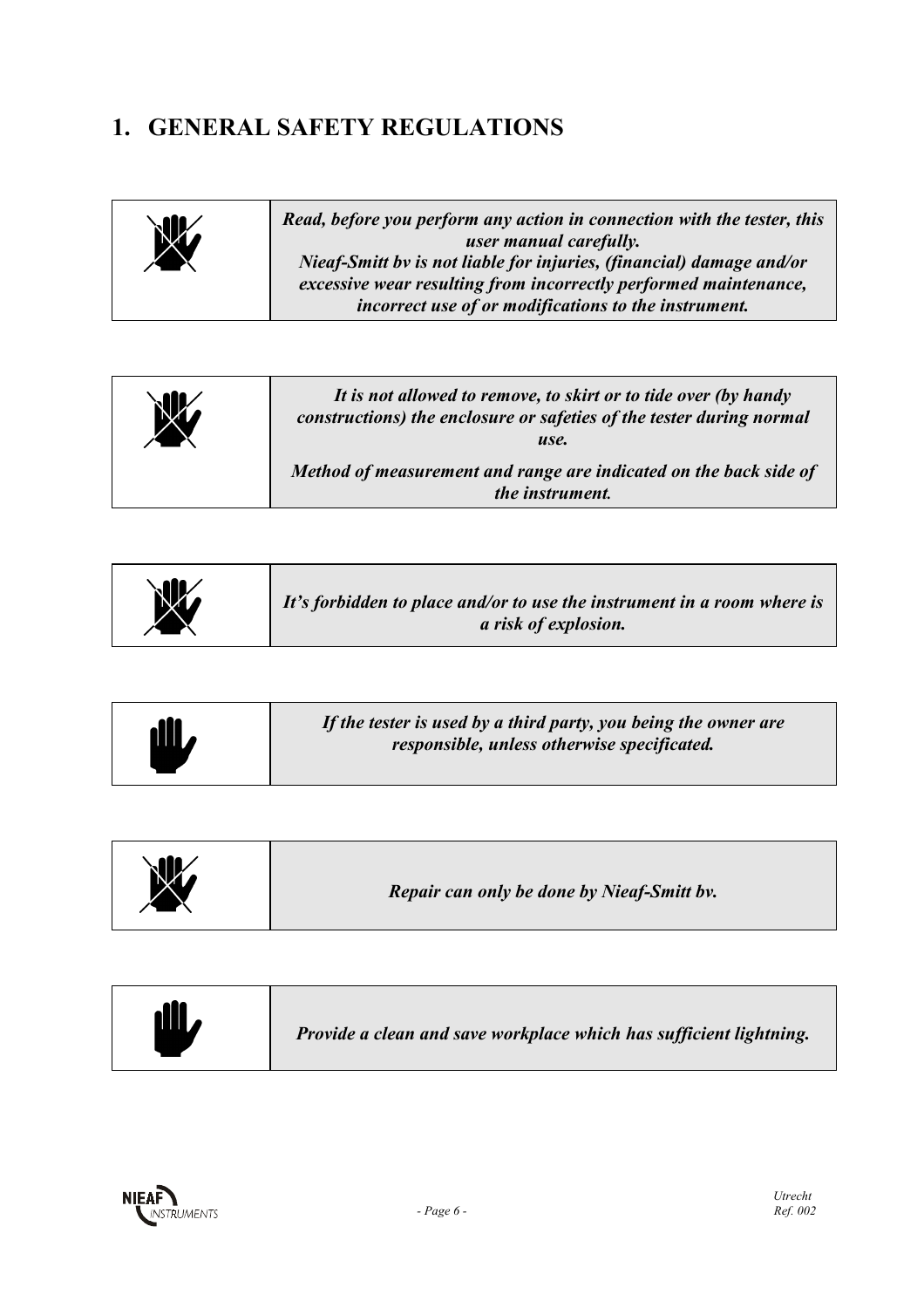# **2. INTRODUCTION**

The ISO 5000 Meter is a professional instrument intended for the measurement of insulation resistance from 500kΩ up to 500 GΩ using dc test voltages of 500, 1000, 2500 and 5000V and also for the measurement of dc and 50Hz ac voltages up to 600V.

The instrument is incorporated into a robust portable plastic casing which ensures its insensibility to mechanical strains as well as its safe operation. It is battery powered (4 x 1.5V dc IEC LR20) for autonomous operation. Its logarithmic scale provides an easy and accurate reading of the measurement results.

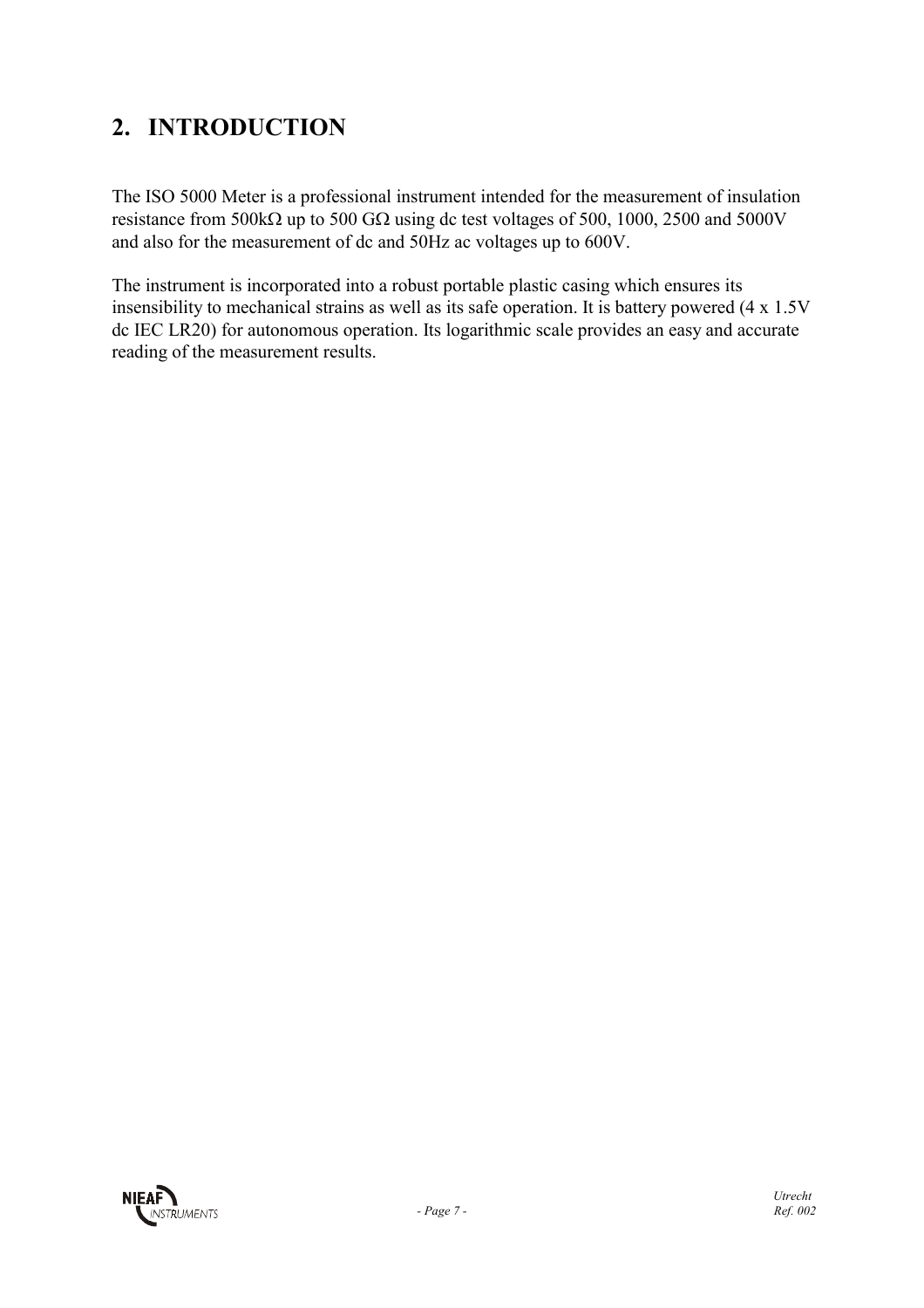# **3. LIST OF MEASUREMENTS THE INSTRUMENT CAN DO**



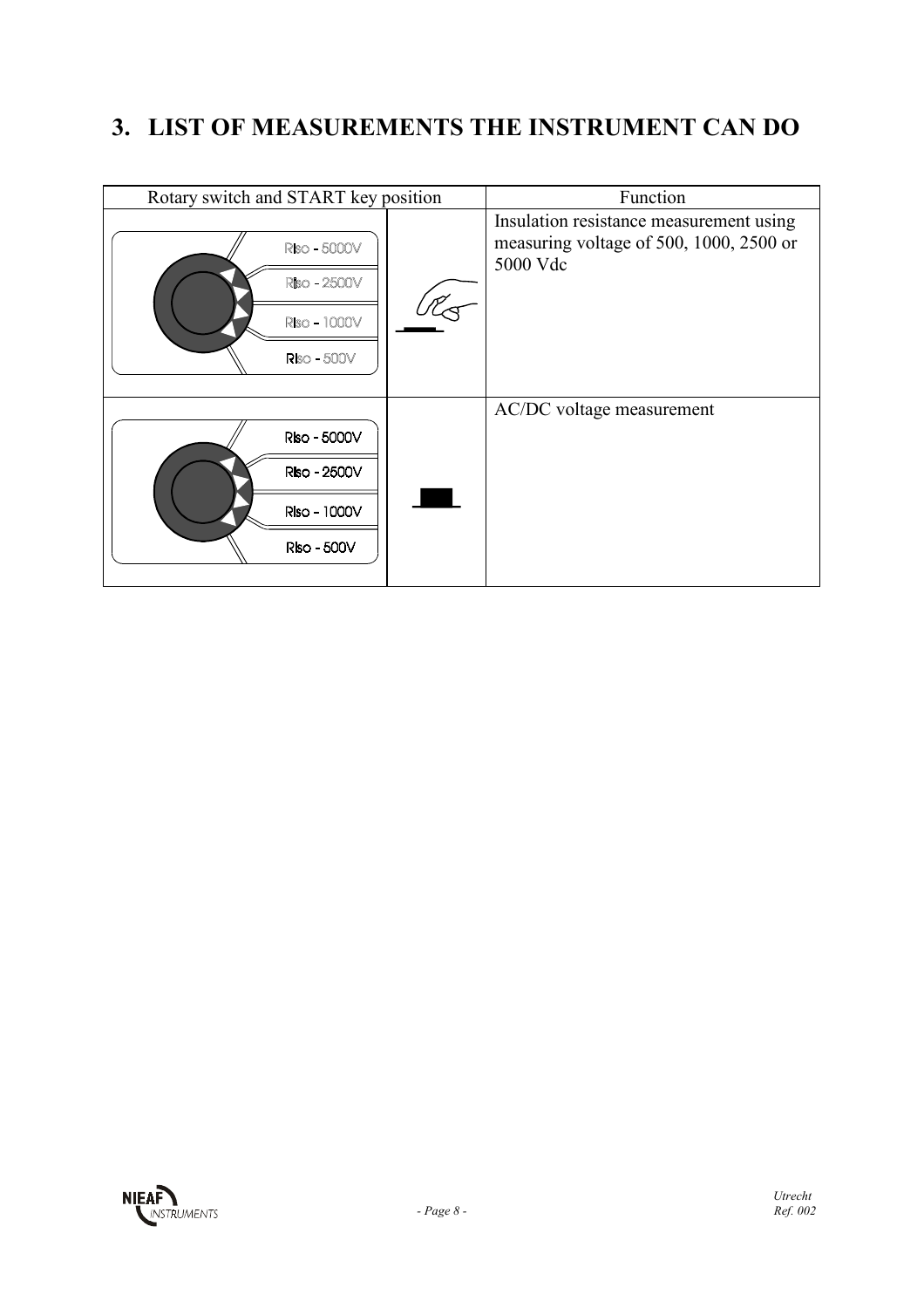# **4. TECHNICAL SPECIFICATIONS**

#### **Insulation resistance**

| $500 \text{ k}\Omega \div 500 \text{ G}\Omega$<br>500, 1000, 2500, 5000 Vdc |
|-----------------------------------------------------------------------------|
| approx. $1,3 \text{ mA}$                                                    |
|                                                                             |
| logarithmic, l=90 mm                                                        |
| $\pm$ 2 mm                                                                  |
| Included                                                                    |
| automatic, when START key is not pressed                                    |
| $1.3 \times U_N$                                                            |
|                                                                             |

#### **Voltage**

| $0 - 600$ Vac/dc        |
|-------------------------|
|                         |
| $3 \text{ M}\Omega$     |
|                         |
| $1,35 \text{ M}\Omega$  |
| linear, $l=90$ mm       |
| $\pm$ 2 % of full scale |
|                         |

#### **General**

| Power supply:                           | Batteries 4 x 1,5 Vdc IEC LR20 |  |
|-----------------------------------------|--------------------------------|--|
| LOW BAT indicator:                      | red LED                        |  |
| Dimensions (WxHxL):                     | 345 x 130 x 250 mm             |  |
| Case:                                   | robust, plastic                |  |
| Working temp. range:                    | $0 \div 40$ °C                 |  |
| Nominal temp. range:                    | $10 \div 30$ °C                |  |
| Storage temp. Range:                    | $-10 \div 60$ °C               |  |
| Max. working humidity:                  | 85% RH $(0, 40 \degree C)$     |  |
| Max. storage humidity:                  | 90% RH (-10÷40 °C)             |  |
|                                         | 80% RH $(40\div 60$ °C)        |  |
| Mass:                                   | $4.5 \text{ kg}$               |  |
| Battery life time                       |                                |  |
| (open circuit, 5kV, 5s/25s measurement) |                                |  |
| system):                                | 500 h approx.                  |  |
| Overvoltage category:                   | <b>III</b> 600V                |  |
| Protection classification:              | double insulation              |  |
| Pollution degree:                       | 2                              |  |

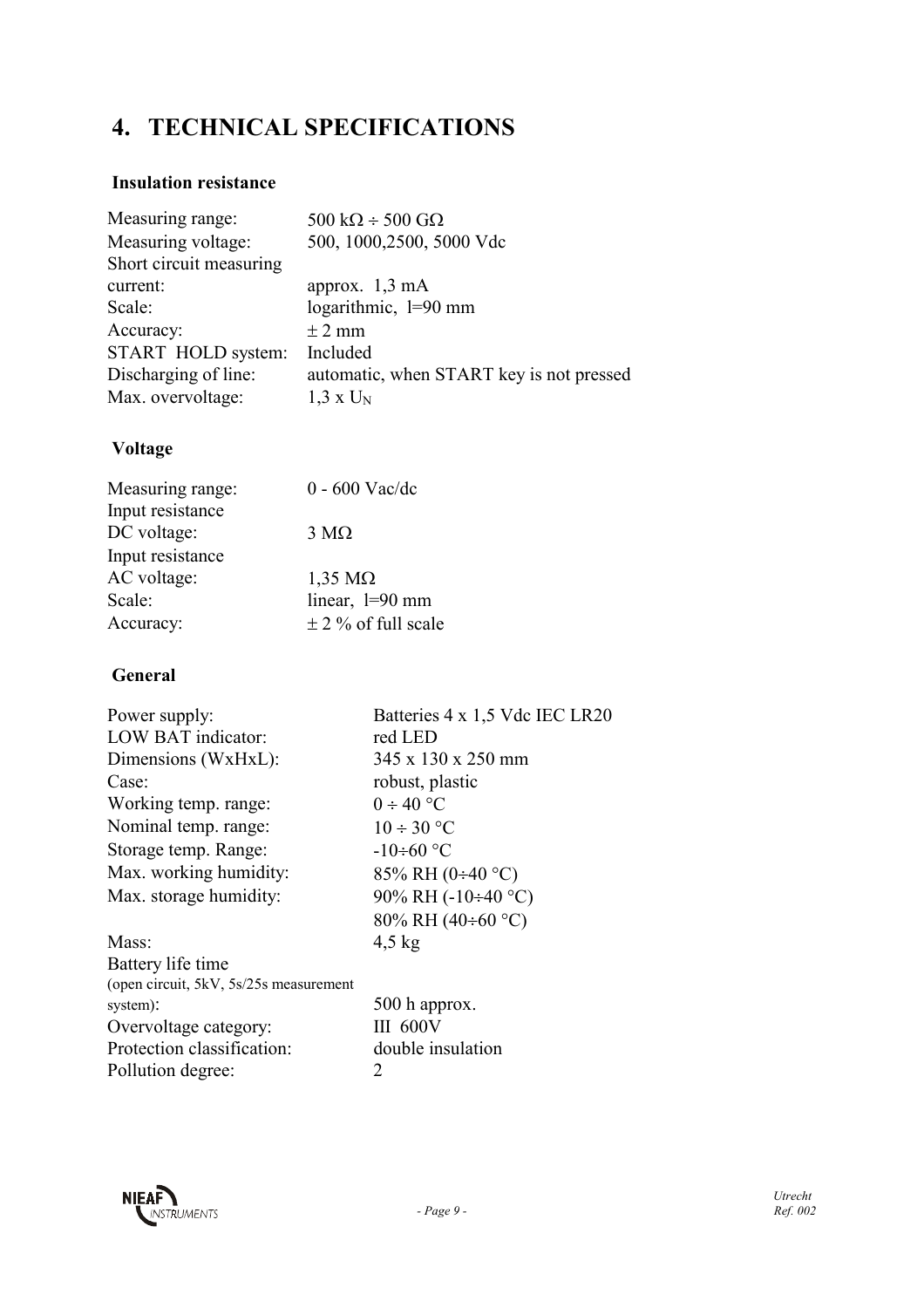# **5. INSTRUMENT DESCRIPTION**

## **5.1. Front panel**



Legend:

- 1 Front panel, plastic
- 2 Test voltage switch
- 3 START key
- 4 Battery cover fastening screw
- 5 Battery cover
- 6 Rx terminal
- 7 GUARD terminal
- $8 + Rx$  terminal
- 9 Pointer instrument
- 10 LOW BAT indication LED

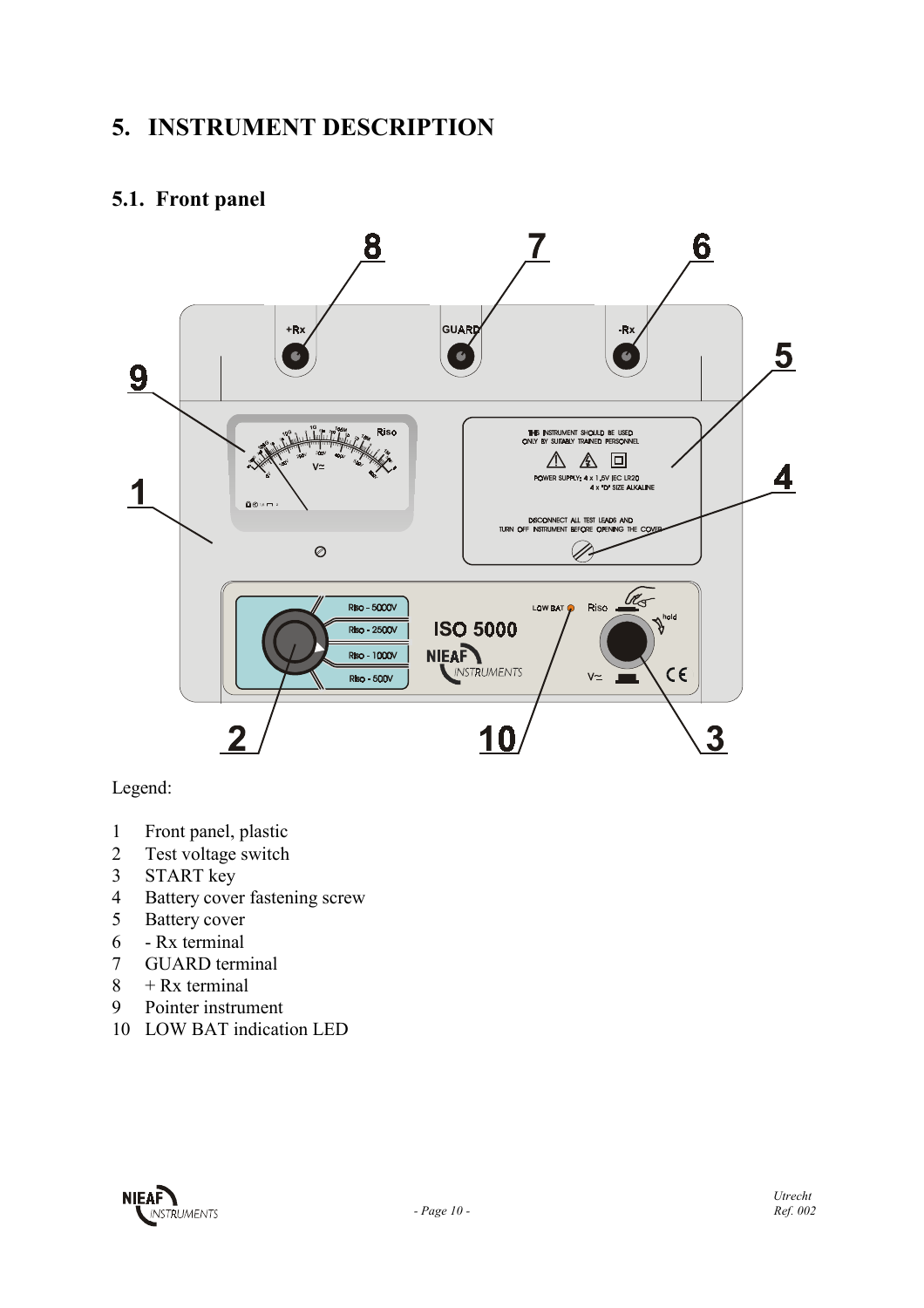## **5.2. Scale of the Instrument**



## Legend:

- 1. Insulation resistance scale
- 2. dc. or ac. voltage scale

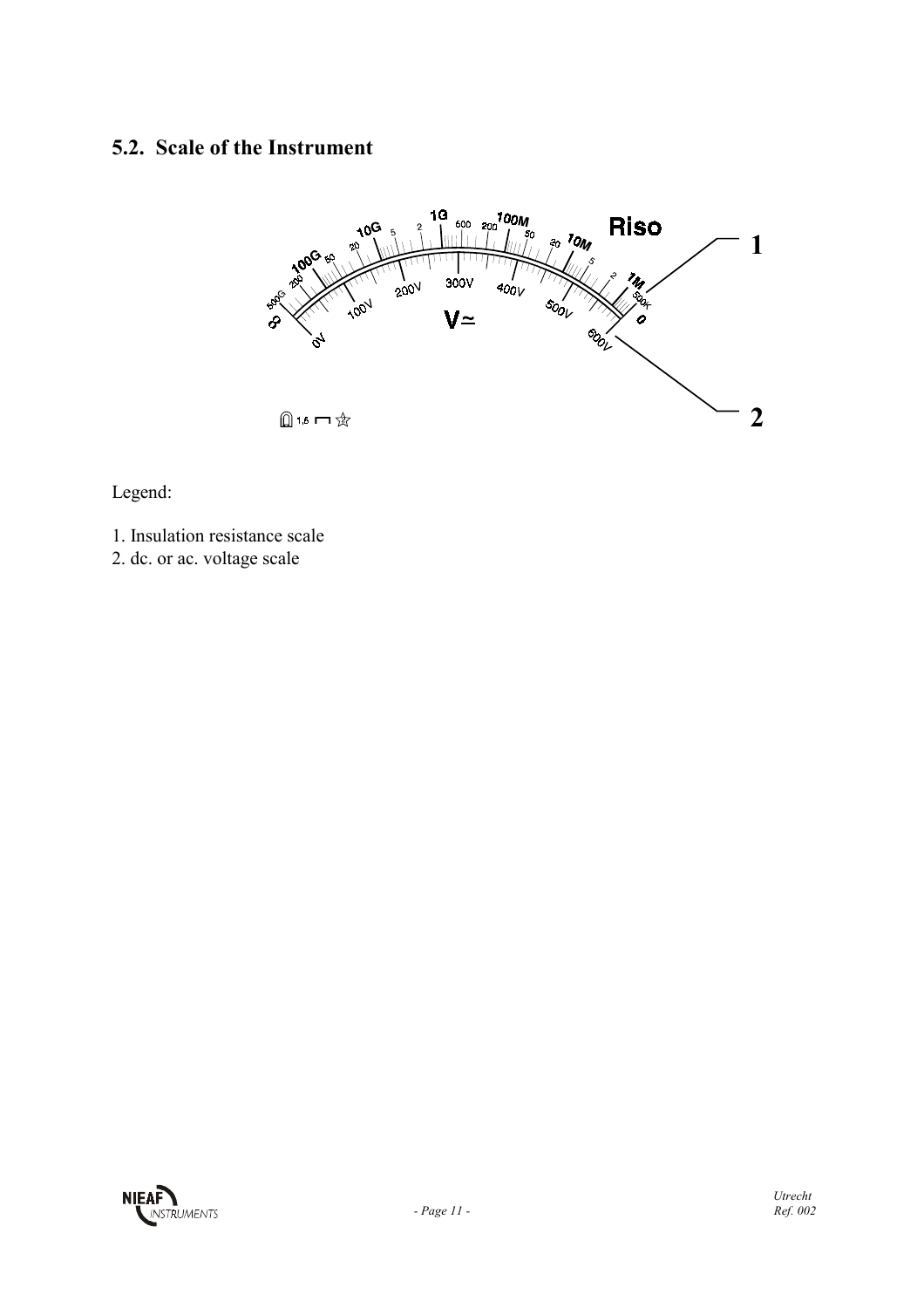# **6. INSTALLATION; START-UP AND ADJUSTING**

| The tester can only be used if no damages or defects are noticed and<br>all original components belonging to the tester are mounted |
|-------------------------------------------------------------------------------------------------------------------------------------|
| The transportation and the handling of the tester should be done<br>carefully to prevent any damage.                                |

This paragraph describes the installation and the starting up procedure of the instrument. The installation, the starting up and the adjustment of the instrument may be done by competent persons.

- 1. Unpack the instrument. Remove the packing materials without causing damages to the environment. Check the tester on possible damages. If damages are noticed, contact Nieaf-Smitt bv..
- 2. Put the instrument in a horizontal position, at the workplace or in the test room. Keep enough clearance around the instrument to facilitate an easy operation, adjustment and reading of test results, without any problems or extra danger.
- 3. Insert the batteries in the instrument.
- 4. Connect the test object according to the circuit diagrams with the ISO 5000.
- 5. Carry out the selected test.



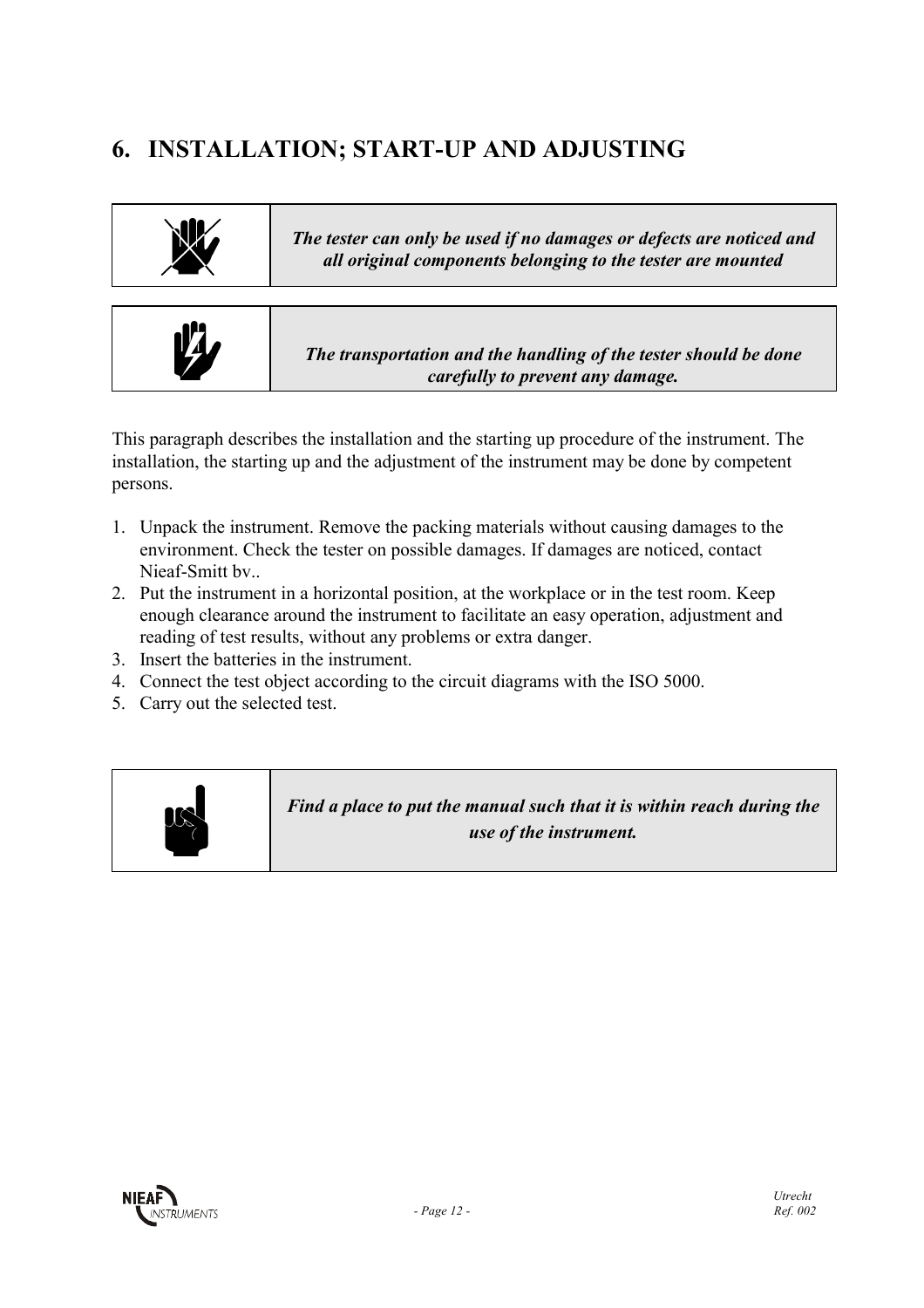# **7. INSTRUCTION FOR USE**

## **7.1. Measurement of Insulation Resistance**

| 业 | Do not connect tested object to a power source. |
|---|-------------------------------------------------|
|   |                                                 |

#### **WARNINGS:**

- **1. Before connecting the instrument to tested object, make sure START button of the instrument is released; the voltage at test terminals can be as high as 5kV.**
- **2. Should a capacitive tested object be disconnected during the measurement, it remains charged and has to be discharged before touching it.**
- **3. When performing a long-duration test (START key is locked), check every 5 minutes the tested object for insulation breakdown. If breakdown is detected, switch off the instrument to avoid any useless battery discharging.**
- **4. Continuous maximal voltage at the test terminals (V-meter) is 1000V dc or 1000V ac peak value. As a general rule, disconnect test terminals of the instrument immediately if tested voltage exceeds 600V.**
- **5. During the measurement of insulation resistance check the condition of batteries (the red LED should not light).**
- **6. Use the instrument according to this Instruction manual only. Do not connect GUARD terminal to hazardous voltage.**

Test voltage:



Typical diagram of test voltages

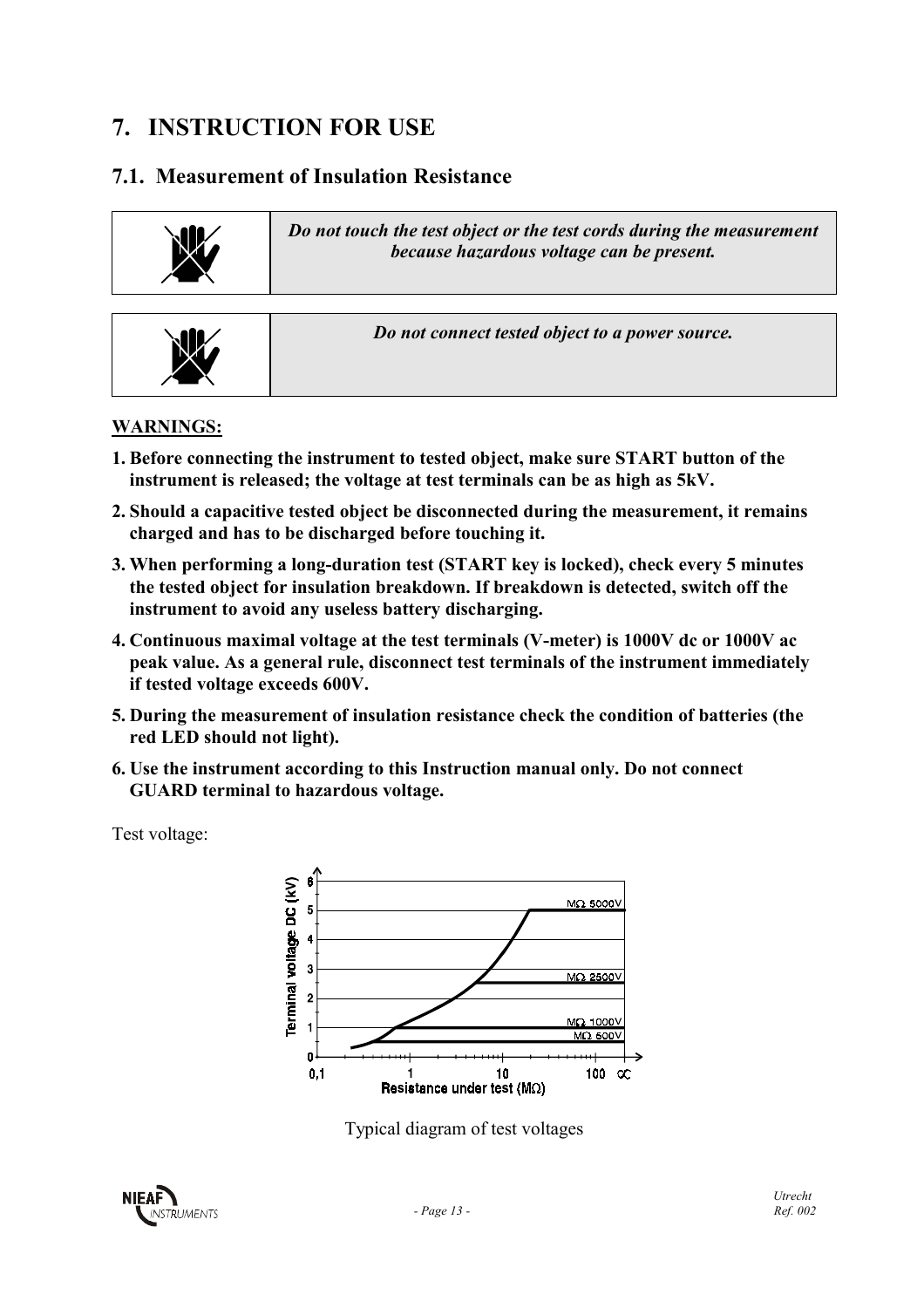The usage of GUARD terminal:

In general the measurements of insulation resistance are carried out without using the GUARD terminal. If e.g. a coaxial cable is being tested, the test result can be the consequence of both insulation's conductivity and of insulation's surface conductivity. If one wants to eliminate the influence of the surface conductivity (which appears either due to humidity in the atmosphere or due to dirt) the terminal GUARD should be used as shown in figure below:



## **7.2. Measurement of DC or AC Voltage**

#### WARNINGS:

1. For voltage measurements it is not necessary to insert the batteries or to test the battery condition.



- 2. Continuous maximal voltage at the test terminals (V-meter) is 1000V dc or 1000V ac peak value. As a general rule, disconnect test terminals of the instrument immediately if tested voltage exceeds 600V.
- 3. Before connecting the instrument to tested object, make sure START button of the instrument is released; the voltage of the terminals can be as high as 5kV.

Connect test leads to the tested voltage as shown in figure below:

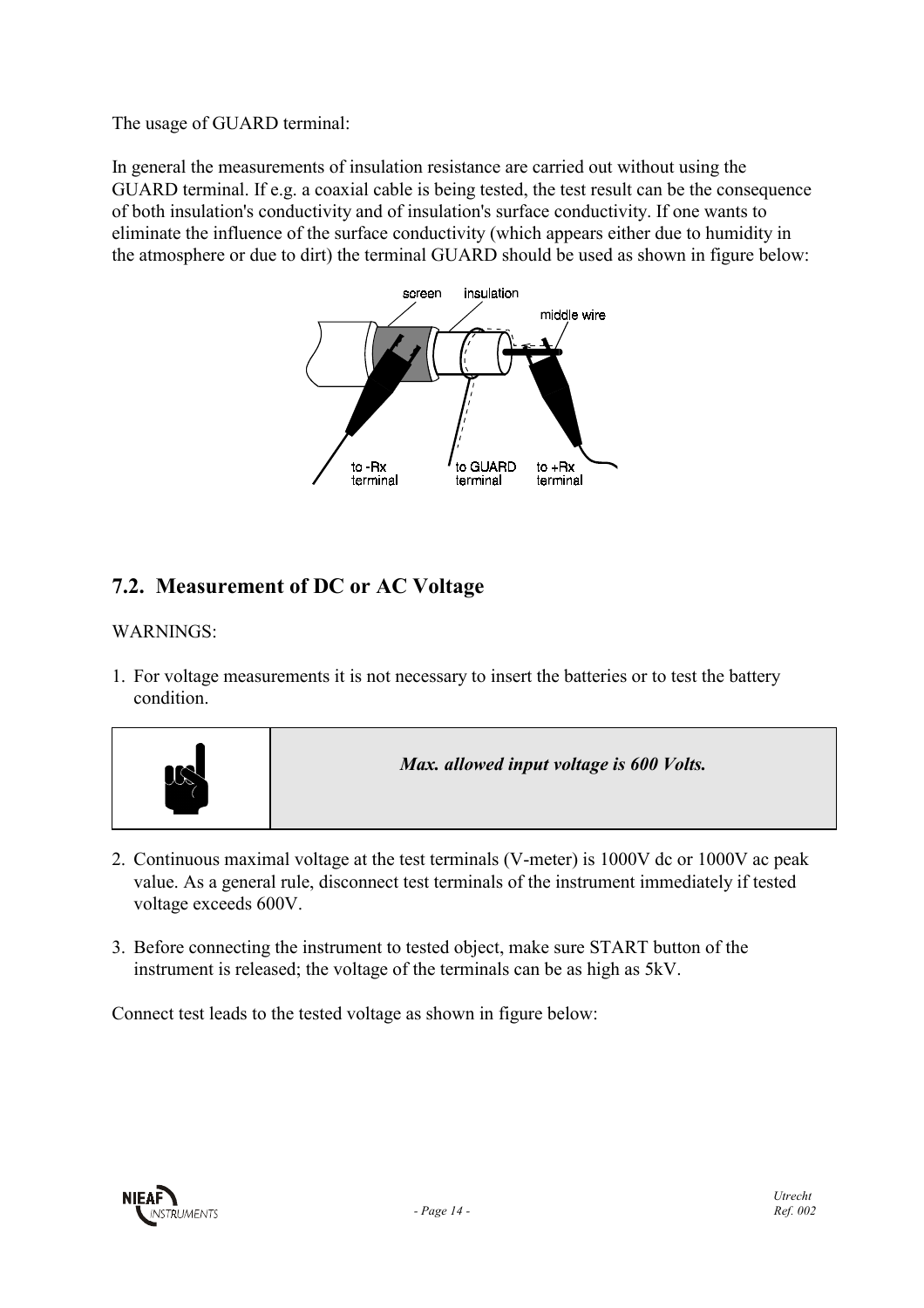

The instrument indicates the value of dc voltage or rms ac voltage (50Hz) without depressing START key.

## **7.3. Replacement of Batteries**



If the red LED starts to light during the insulation resistance measurement, this indicates that the batteries are used up and should be replaced. The accuracy of the test results, when the red LED lights, can not be guaranteed. Red LED starts to light in case battery voltage is lower than 4,2V approx..

### **ATTENTION**

- If one intends not to use the instrument for a longer time period, it is advisable to remove the batteries in order from it to avoid possible leak of acid.
- Use the batteries of IEC LR20 type (4 x 1.5V dc).
- Always replace all four batteries.